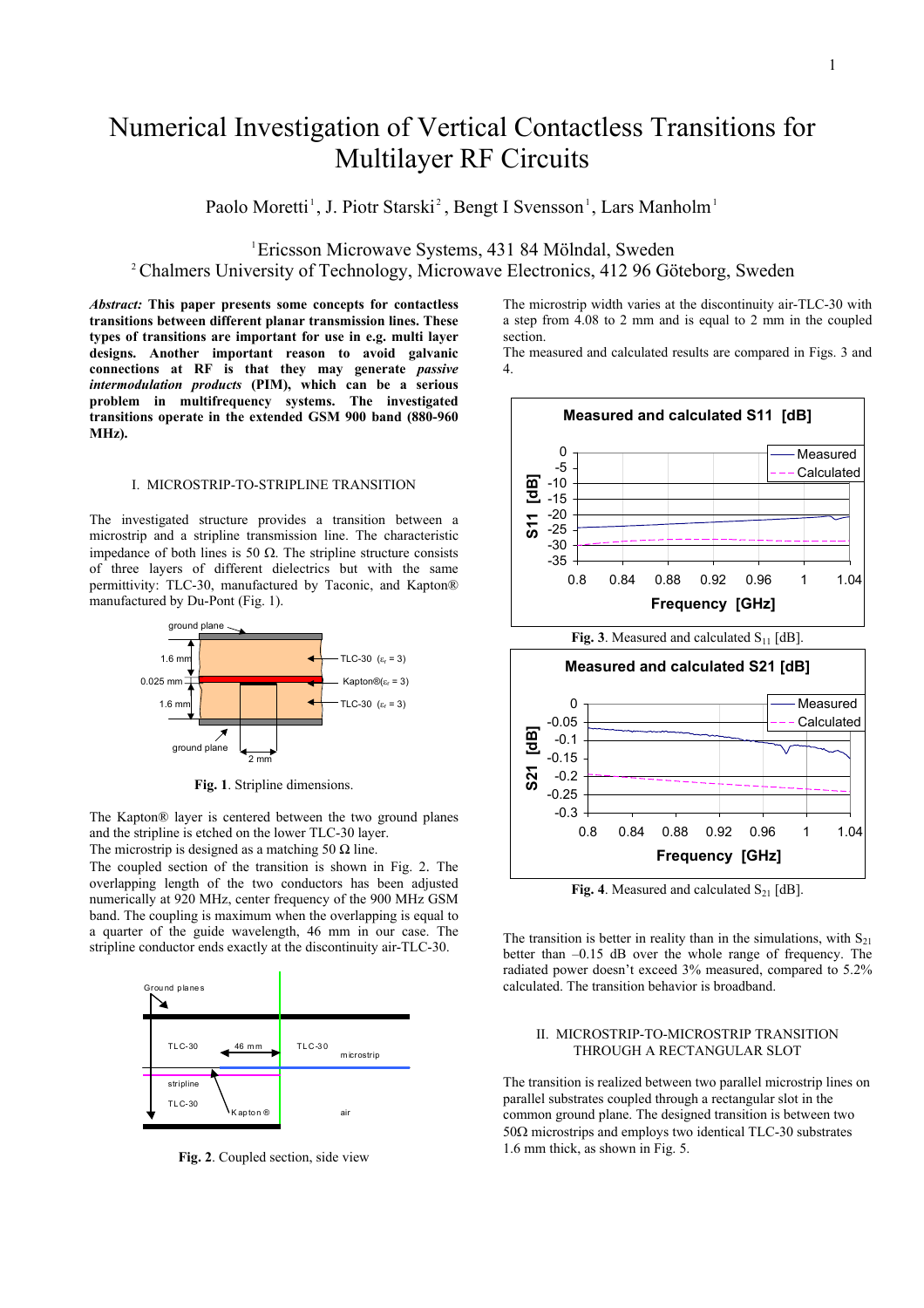

**Fig. 5.** Transition structure and dimensions; (a) top view. (b) side view.

The design parameters are the length of the tuning stubs and the length and width of the coupling slot. The designed circuit is symmetrical (equal substrates) and with homogeneous dielectrics, therefore the open-circuited stubs have equal length.

If we consider a single microstrip line fed by a radiating slot printed in the ground plane, the following equivalent circuit can be derived [7]:



(b)

**Fig. 6.** (a) slot-fed microstrip, side view; (b) equivalent circuit of (a).

The slot discontinuity appears as a series impedance,  $Z_{SLOT} = R + jX$ , to the microstrip line and its value can be evaluated numerically [7]. The numerical computation involves a proper representation of the fields in the slot by employing appropriate Green functions. The complete analytical analysis is reported in [7]. When  $Z_{SLOT} = R$ , the slot is said to be resonant. The first step in our design has been to determine the slot's resonance length at 920 MHz, center frequency of the extended GSM 900 band. The length of the open-circuited tuning stubs has been fixed to  $\lambda_g/4$ , where  $\lambda_g$  is the guide wavelength at 920 MHz. With this length, the open-circuited stubs are equivalent to a short circuit in the plane at  $x=0$ , Fig. 5 and provide the excitation to the slot. At 920 MHz the computed propagation constant, equal for both the feed and coupled microstrip, is  $\beta = 29.883$  rad/m, from which the guide wavelength is found to be  $\lambda_g = 210.3$  mm  $\rightarrow \lambda_g/4 = 52.6$  mm. In this simulation the stubs' length has been set to 53 mm. The simulations have been performed with the slot width W equal to 3 mm. The slot length L has been gradually increased from a starting value of 40 mm, until a minimum in  $S_{11}$  [dB] has been encountered. The slot resonance length at 920 MHz has been found to be 130 mm. From a series of simulations it has been noticed that the power radiated by a slot increases rapidly with the slot length. It is therefore essential, in the transition design, to keep the slot as short as possible, in order to reduce the transmission loss. The lower limit to the slot length is set by the coupling, which turns out unsatisfactory if the slot is too short. In our case the coupling was to low with a slot shorter than 50 mm. The transition has been simulated between 800 MHz and 1.04 GHz with the following slot lengths:

- $L = 130$  mm (resonant slot at 920 MHz)
- $L = 80$  mm
- $\bullet$  L = 60 mm

The stubs are shorter than a quarter wavelength for the slots below resonance and have been adjusted numerically.

The advantage of employing a slot below resonance is the significant reduction of the radiated power, as shown in Fig. 7.



**Fig. 7**. Comparison of the percentage of radiated power as a function of frequency.

The resonant slot radiates a high amount of power with a maximum value exceeding 10% at 1.04 GHz, compared to the non-resonant slots, for which the transmission loss is less than 3%. In particular for a 60 mm slot the radiated power is less than 2% over the entire range of frequency. For all three slots the amount of radiated power tends to increase with frequency, but this increase is less evident as the slot becomes shorter. As a consequence, the coupling is significantly improved by using the 60 mm slot, which ensures  $S_{21}$  [dB] better than -0.064 dB (calculated) over the entire GSM band, compared to  $-0.102$  dB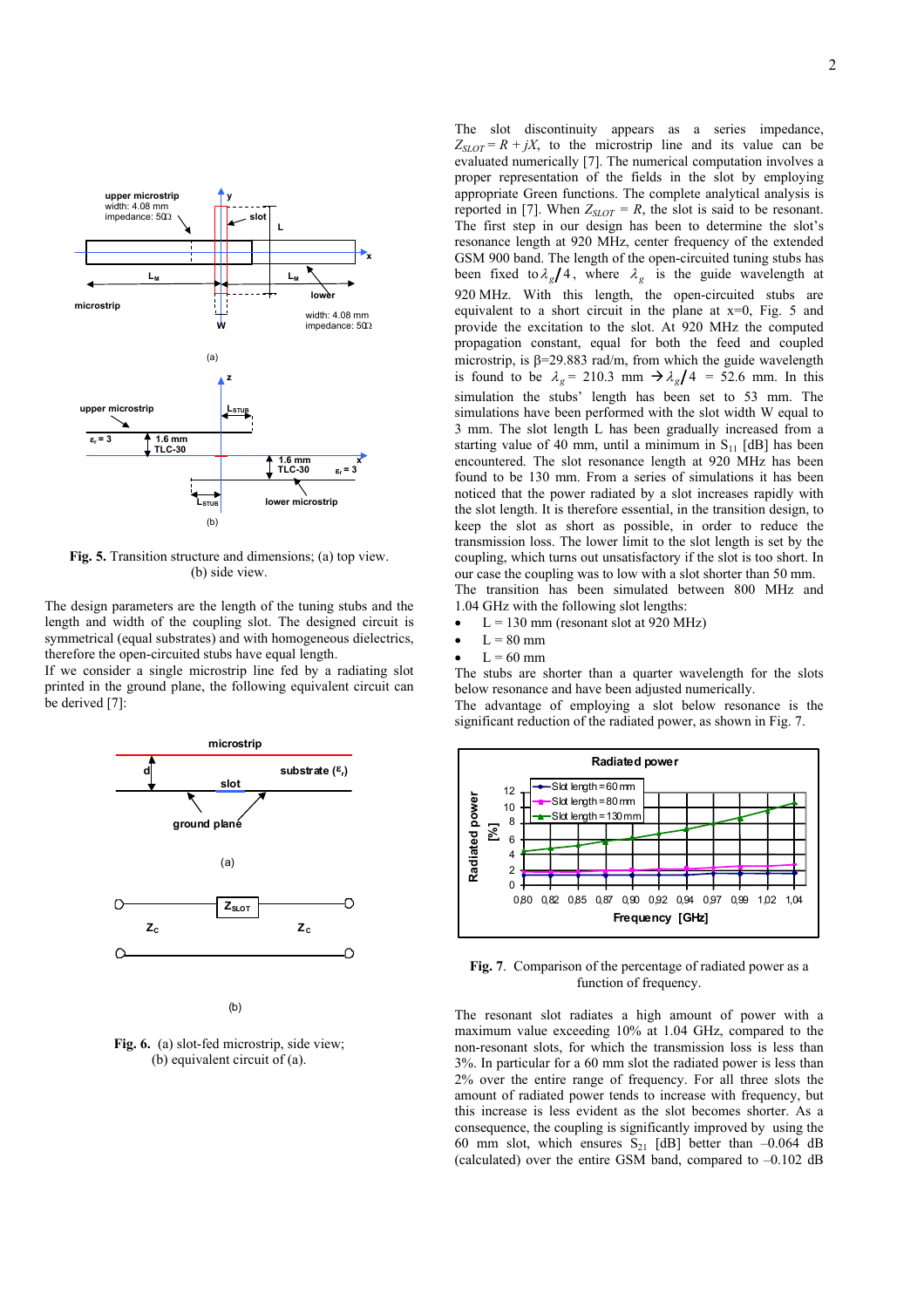for the 80 mm slot and –0.39 dB for the resonant slot.

A transition has been realized and measured with the following parameters, Fig. 5.

- Slot length  $L = 60$  mm
- Slot width  $W = 3$  mm
- Stubs' length  $L_{STUB} = 35$  mm

The measured and calculated results are shown in Figs. 8, 9 and 10.



**Fig. 8**. Measured and calculated  $S_{11}$  [dB].



**Fig. 9**. Measured and calculated  $S_{21}$  [dB].



**Fig. 10**. Percentage of radiated power.

In the realized transition, the matching is better than  $-25$  dB on the whole frequency range analyzed and better than  $-33$  dB on the GSM band, Fig. 8. The coupling is higher than  $-0.12$  dB (measured) compared to the minimum calculated value of –0.08 dB. The maximum radiated power is 2.5 %, compared to 1.6% calculated. For frequencies higher than 900 MHz the radiated power is lower than 1.5%.

## III. SUSPENDED-STRIPLINE-TO-MICROSTRIP **TRANSITION**

The novelty of this transition is to enhance the power transfer between the two transmission lines by inserting a dielectric plug in the vicinity of the coupling slot [5]. The function of the dielectric plug is to concentrate the field into the upper substrate of the suspended stripline and especially in the region surrounding the slot. The resulting field in the suspended stripline will have, therefore, an asymmetrical pattern, with more dense field lines in the upper substrate around the slot than in the bottom layer. As a consequence, significantly more power is coupled through the slot compared to the case in which the dielectric plug is not used. In order to perturb the stripline field pattern, the dielectric plug should have a high dielectric constant compared to the substrates' permittivities.

The coupling can be maximized, for a determined slot length and width, by adjusting the length of the open-circuited tuning stubs. Since the dielectric materials surrounding the slot have different permittivities, the stubs will not have the same length, but they need to be adjusted separately.

The transition is between the following transmission lines:

Suspended stripline: the characteristic impedance is  $Z_{CS} = 75\Omega$ . The structure consists of a suspended substrate of polyester 75 µm thick, on which the stripline is etched, centered between two Rohacell layers 2 mm thick, Fig. 11.



**Fig. 11.** Suspended stripline structure.

Microstrip. the chosen substrate is a TLC-30 layer 1.6 mm thick. The characteristic impedance is  $75\Omega$ . The microstrip structure is shown in Fig. 12.



**Fig. 12.** Dimensions of the microstrip line.

The designed transition structure is shown in Figs. 13 and 14.



**Fig. 13.** Transition structure, side view.